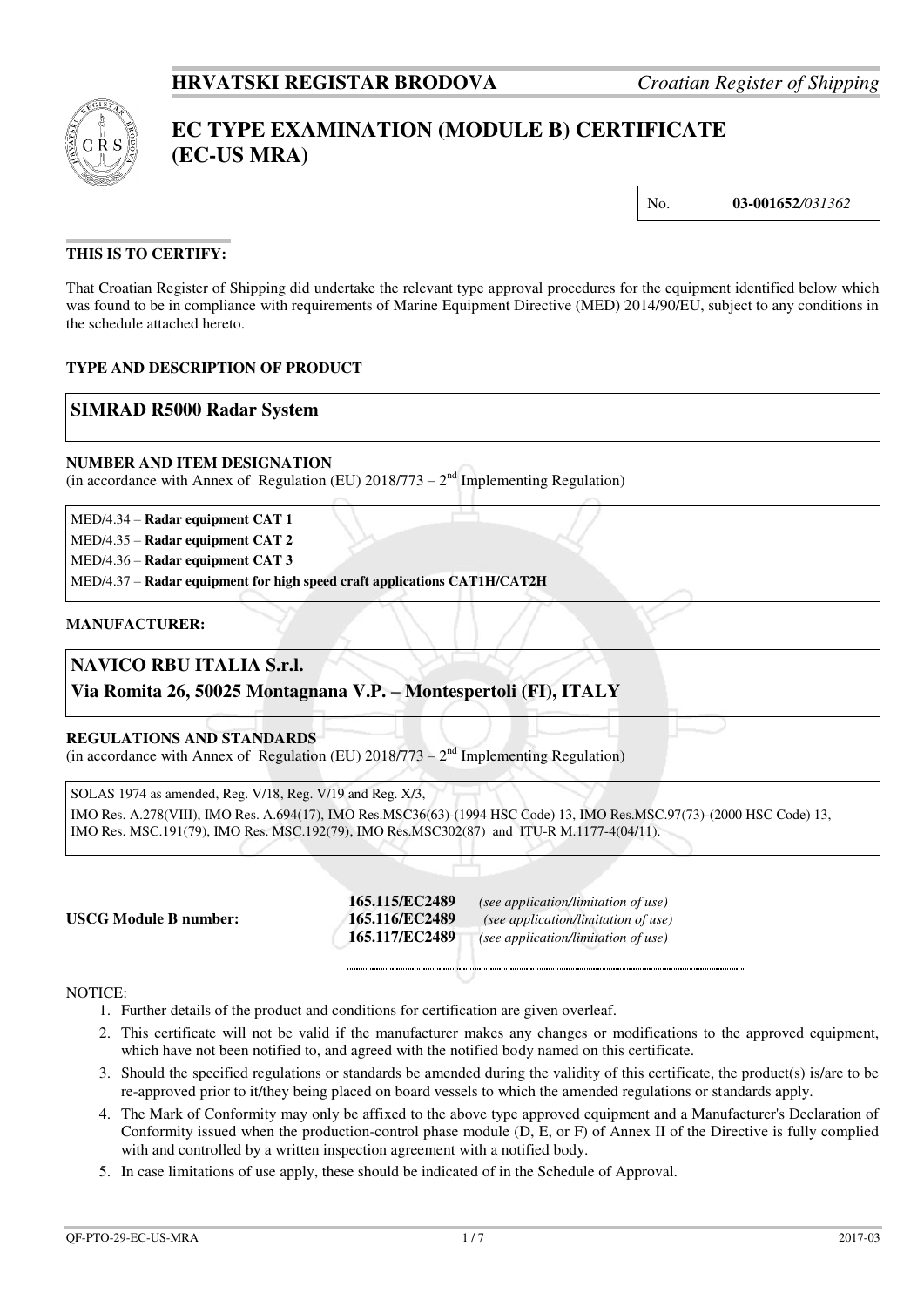| No. | 03-001652/031362 |
|-----|------------------|
|     |                  |

6. This product has been assigned **U.S. Coast Guard Module B number** in accordance with the European Council Decision 2004/425/EC dated 21 April 2004 on the conclusion of an Agreement between the European Community and the United States of America on Mutual Recognition of Certificates of Conformity for Marine Equipment.

Issued by Croatian Register of Shipping, notified body number 2489.

This certificate is valid until: **2022-09-27** 

Place and date: Split, 2018-09-28 Seal

Signature

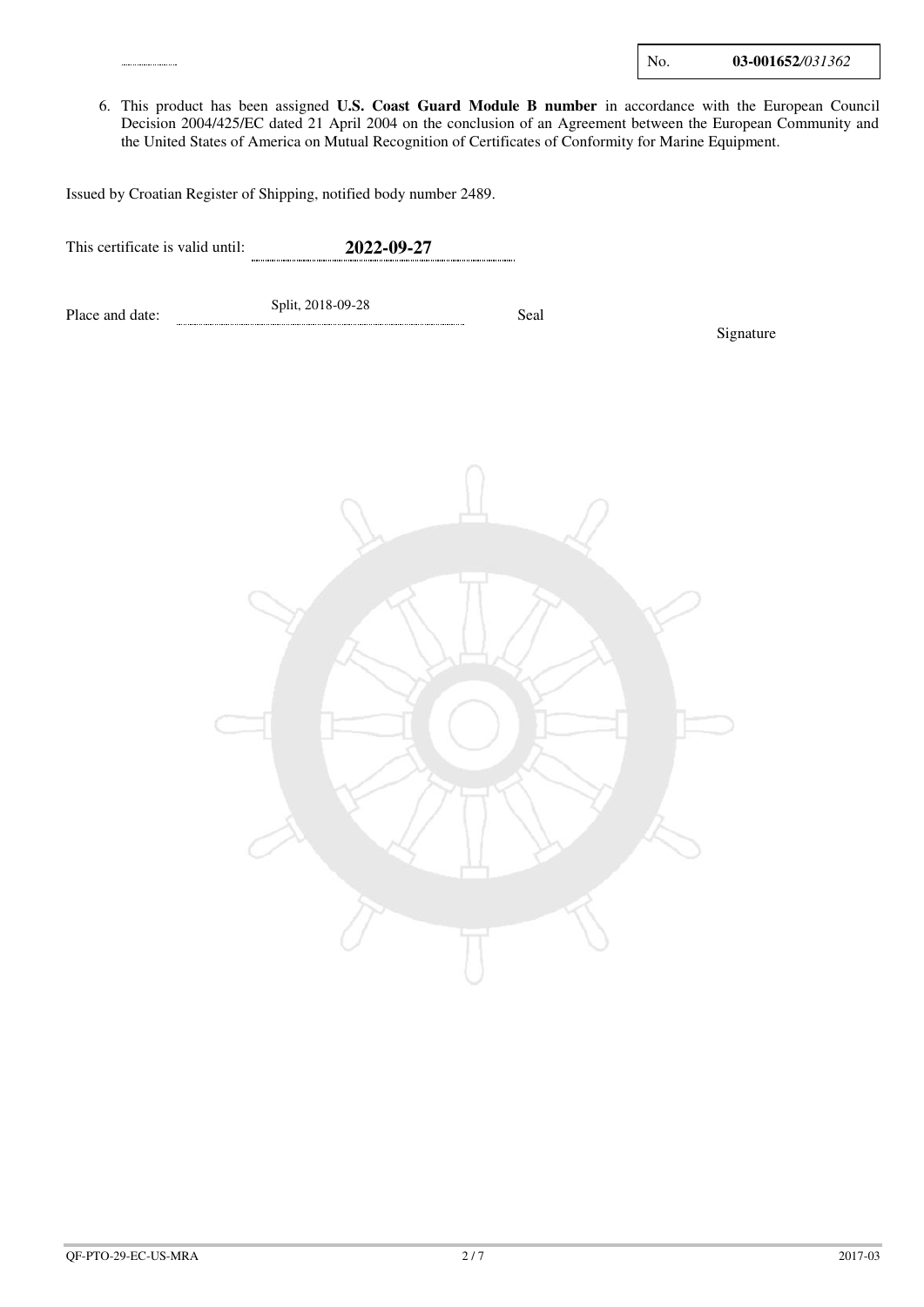## **THE SCHEDULE OF APPROVAL**

#### 1. **PRODUCT DESCRIPTION**

*SIMRAD R5000 Radar System consists of the different components: This is stated in the Annex 1 to this EC type examination (Module B) certificate – 03-001652/031362. System may be configured in accordance with correlation table: This is stated in the Annex 2 to this EC type examination (Module B) certificate – 03-001652/031362.* 

#### 2. **APPLICATION/LIMITATION OF USE**

*SIMRAD R5000 Radar System is found to comply with the Radar carriage requirements for different kind of vessels in all three categories CAT 3, CAT 2, CAT 1 as well as for HSC vessels:* 

|                                                        | CAT3      | CAT 2      | CAT1      |
|--------------------------------------------------------|-----------|------------|-----------|
| Minimum operational display area diameter              | $180$ mm  | $250$ mm   | $320$ mm  |
| Auto acquisition of targets                            | Yes       | <b>Yes</b> | Yes       |
| Minimum acquired radar target capacity (actual)        | 20 (100)  | 30 (100)   | 40 (100)  |
| Minimum activated AIS target capacity (actual)         | 20 (100)  | 30 (100)   | 40 (100)  |
| Minimum sleeping AIS target capacity (actual)          | 100(300)  | 150 (300)  | 200 (300) |
| Minimum total AIS target and reports capacity (actual) | 120 (300) | 180 (300)  | 240 (300) |
| Trial manoeuvre                                        | Yes       | Yes        | Yes       |

*This product has been assigned U.S. Coast Guard Approval Category for the Radar Equipment with Automatic Radar Plotting Aid (ARPA), Radar Equipment with Automatic Tracking Aid (ATA) as well as Radar Equipment with Electronic Plotting Aid (EPA). However the manufacturer must obtain the Federal Communication Commission (FCC) certification on the Radar System before installation on board the U.S. vessel.* 

*The system is tested for compliance to communicate with Bridge Alert Management System (BAM) and Bridge Navigational Watch Alarm System (BNWAS). Communication with ship's VDR is provided by DVI video display interface.*

#### 3. **DESIGN DRAWINGS AND SPECIFICATIONS**

*GENERAL DESCRIPTION OF THE SYSTEM - Simrad R5000 Radar Line, R5000 S-BAND DOWN-MAST RADAR SYSTEM (Block Diagram) - 992-24490-00, R5000 S-BAND UP-MAST RADAR SYSTEM (Block Diagram) - 992-24491-00, R5000 X-BAND DOWN-MAST RADAR SYSTEM (Block Diagram) - 992-24492-00, R5000 X-BAND UP-MAST RADAR SYSTEM (Block Diagram) - 992-24493-00.* 

#### *TECHNICAL MANUALS:*

- *R5000 Commissioning manual 988-12293-00x,*
- *R5000 Operator Manual 988-12294-00x,*
- *R5000 Quick reference guide 988-12280-00x,*
- *R5000 Quick guide multilingual 988-12281-00x,*
- *R5000 PSU installation guide 988-12284-00x,*
- *R5000 System installation manual 988-12283-00x,*
- *R5000 Processor installation manual 988-12282-00x,*
- *R5000 Installation manual, S-band down-mast SRT-LAN radar sensor 988-12285-00x,*
- *R5000 Installation manual, S-Band up-mast SRT-LAN radar sensor 988-12287-00x,*
- *R5000 Installation manual, X-Band down-mast SRT-LAN radar sensor 988-12289-00x, R5000 - Installation manual, X-Band up-mast SRT-LAN radar sensor - 988-12291-00x,*
- *R5000 Service manual X-Band down-mast SRT-LAN radar sensor 988-12290-00x,*
- *R5000 Service manual X-Band up-mast SRT-LAN radar sensor 988-12292-00x,*

*R5000 - Service manual, S-Band down-mast SRT-LAN radar sensor - 988-12286-00x,* 

*R5000 - Service manual, S-Band up-mast SRT-LAN radar sensor - 988-12288-00x.* 

#### **4. TYPE TEST RECORDS/LABORATORY RECOGNITION STATUS**

*Performance testing – IEC 62388 Ed. 2.0 (2013-06), CRS witness test – Montagnana, September 2018.; Presentation of navigation information – IEC 62288 Ed. 2.0 (2014-07), CRS witness test – Montagnana, September 2018; Serial interface testing – IEC 61162-1(2016) & IEC 61162-2 Ed. 1.0 (1998), CRS witness test – Montagnana, September 2018.; Environmental testing – IEC 60945 Ed. 4.0 (2002-08) including Corrigendum 1(2008); CRS letter of approval – 2211/TSE/VB/031362 dated 2018-09-27.*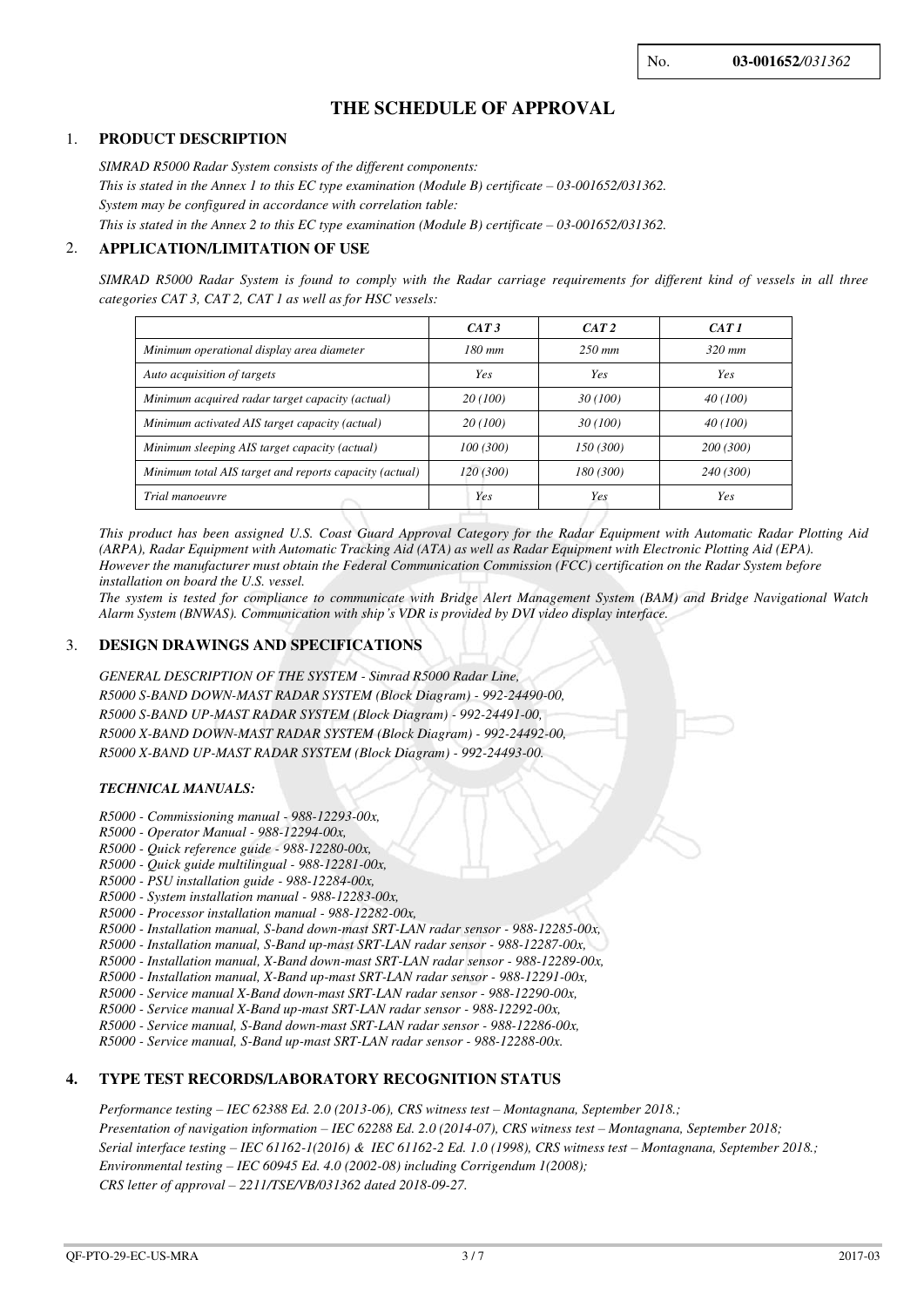### **5. MATERIALS OR COMPONENTS REQUIRED TO BE TYPE APPROVED OR TYPE TESTED**

*This approval remains valid for subsequent minor software amendments, as allowed by the SW numerical format. Written details of any such modification shall be submitted to and accepted by the approvals authority.* 

#### **6. OTHER MATERIALS AND/OR COMPONENT**

*Antennas installations on board HSC vessels include S-Band 12ft antenna and X-Band 6ft and 9ft antennas only. The system can be equipped with antenna group heaters to work in extreme cold enviroment up to -40°C.* 

#### **7. PRODUCTION SURVEY REQUIREMENTS**

*The manufacturer is allowed to affix the Mark of Conformity to equipment referred and to issue a Declaration of Conformity as long as either of the following is fulfilled:* 

*Module D – The quality system for production and testing shall be approved by the Notified Body.*

#### **8. ONBOARD INSTALLATION AND MAINTENANCE REQUIREMENTS**

*The installation on board shall be verified and tested according to Installation & Operation Manual.*

#### **9. MARKING AND IDENTIFICATION**



Subject to compliance with the conditions in this Schedule of Approval which forms part of certificate, and those of Articles 9, 10 and 15 of the Directive, the Manufacturer is allowed to affix the "Mark of Conformity" to the Product described herein.

xxxx/yy *xxxx – the number of the Notified Body undertaking surveillance module(2489 in case of CRS) yy – the last two digits of year mark affixed*

> This product has been assigned US Coast Guard Module B number **165.115/EC2489, 165.116/EC2489** and **165.117/EC2489**. In those instances where the Notified Body conducting the conformity assessment in accordance with either Module D, E or F of the Marine Equipment Directive is not CRS, such Notified Body would use the above U.S. Coast Guard Module B number to provide the manufacturer with the U.S. Coast Guard approval number by noting it on the Certificate of Conformity, thereby authorizing the manufacturer to mark the product accordingly.

#### **10. OTHER**

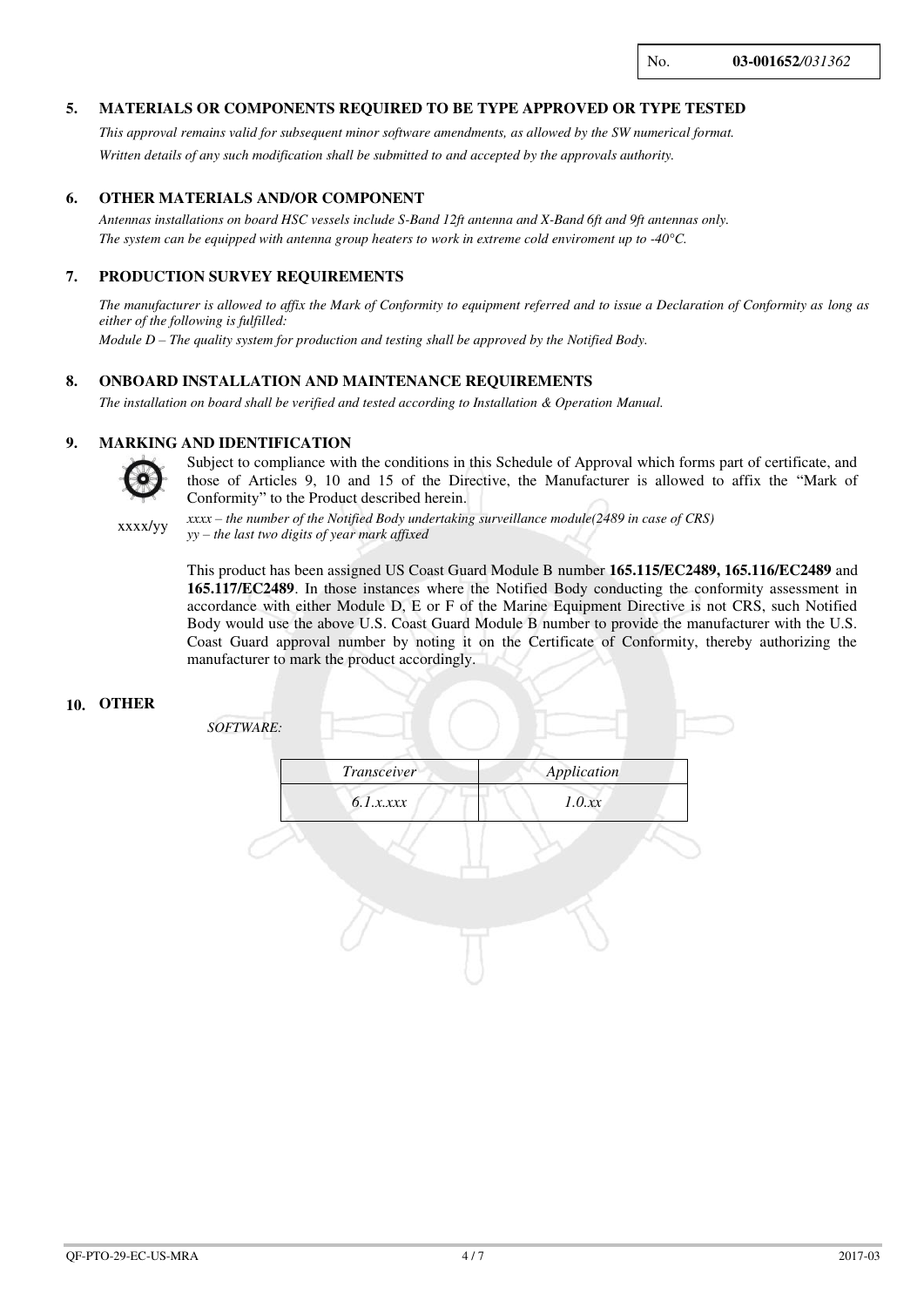## **APPENDIX – TYPE EXAMINATION DOCUMENTATION TEST REPORTS**

| Document title                                                                                                  | Identification number      | Revision index       |  |  |  |  |
|-----------------------------------------------------------------------------------------------------------------|----------------------------|----------------------|--|--|--|--|
| $R5000$ Radar Processor + O2000 + Trackball + M5027 +<br>R5000 PSU - IEC60945 Ed. 4.0,                          | 21580ALL18057en            | 26.07.2018.          |  |  |  |  |
| Test Report – Končar Institute                                                                                  |                            |                      |  |  |  |  |
| Limited Testing of the R5000 SRT X-Band and S-Band<br>Radar systems - IEC62388 Ed. 2.0,                         | 75942092 Report 01 Issue 1 | September 2018       |  |  |  |  |
| Test Report - TUV SUD                                                                                           |                            |                      |  |  |  |  |
| Annex to TUV SUD Report, Navico RBU                                                                             | DRP-FLR-SI-20180920-01     | 20.09.2018.          |  |  |  |  |
| Optic tests Display Simrad 27" - INOA                                                                           | 3F-RT16008                 | July 22, 2016        |  |  |  |  |
| Optic tests Display Simrad 24" - INOA                                                                           | 3F-RT14009                 | Sept 26, 2014        |  |  |  |  |
| Optic tests Display Simrad 19" - INOA                                                                           | 3F-RT14008                 | Sept 26, 2014        |  |  |  |  |
| Optic tests Display Simrad 16" - INOA                                                                           | 3F-RT14007                 | Sept 26, 2014        |  |  |  |  |
| Wind Tunnel Test on a Radar Scanners<br>X-Band with 12 ft, 9 ft, and 6 ft antenna<br>S-Band with 12 ft antenna, | 058/16PC                   | July, $26^{th}$ 2016 |  |  |  |  |
| Test Report - Politecnico di Milan                                                                              |                            |                      |  |  |  |  |
| Antenna_Diagram_and_Gain_12 ft S-Band ant.<br>Test Report - SELEX GALILEO                                       | ANT12LP/S0001              | 10/04/2012           |  |  |  |  |
| CETECOM - Test report S-BAND UP MAST                                                                            | 1-3423-11-01-10            | 2012-05-23           |  |  |  |  |
| <b>CETECOM</b> - Test report S-BAND UP MAST                                                                     | 2-3052-01-02/02            | 25.11.2002           |  |  |  |  |
| <b>CETECOM</b> - Test report X-BAND                                                                             | 4-2638-01-04/07            | 10.08.2007           |  |  |  |  |
| CETECOM Report-<br>Unwanted_emission_of_S-Band Up Mast Transeciver                                              | 1-3423/11-01-10            | 2012-05-23           |  |  |  |  |
| SRT 12/002 - SRT 25/002 X-Band Up-Mast,<br>Test report – BSH                                                    | BSH/4543/001/4342903/15    | February 9, 2015     |  |  |  |  |
| Test Report on 6ft X-Band antenna<br>Test Report - FINMECCANICA                                                 | TR 20160314                | March 14, 2016       |  |  |  |  |
| Test report on 12ft X-Band antenna                                                                              | <b>AH100</b>               | March 31, 2008       |  |  |  |  |
| Test Report - SELEX GALILEO                                                                                     |                            |                      |  |  |  |  |
| 12 ft S-Band Antenna diagram and gain                                                                           | ANT12LP-S0001              | April 10, 2012       |  |  |  |  |
| OP40 / O2000 Keyboard – Buzzer test to (IEC 62388 ed.2),<br>Navico Auckland, NZ                                 | DRP-AU-ME-2016-09-30       | July 25, 2016        |  |  |  |  |
| R5000 Radar System -<br>waivers to IEC 60945 ed 4.0                                                             |                            |                      |  |  |  |  |
| Paragraf 8.10 - Solar radiation                                                                                 | <b>NAVICO RBU</b>          | 13.09.2018.          |  |  |  |  |
| Paragraf 8.12 - Corrosion/salt mist                                                                             |                            |                      |  |  |  |  |
| Paragraf 12.3 – Emission from visual displays,                                                                  |                            |                      |  |  |  |  |
| Paragraf $12.4 - X$ -Radiation                                                                                  |                            |                      |  |  |  |  |

*- END OF CERTIFICATE* –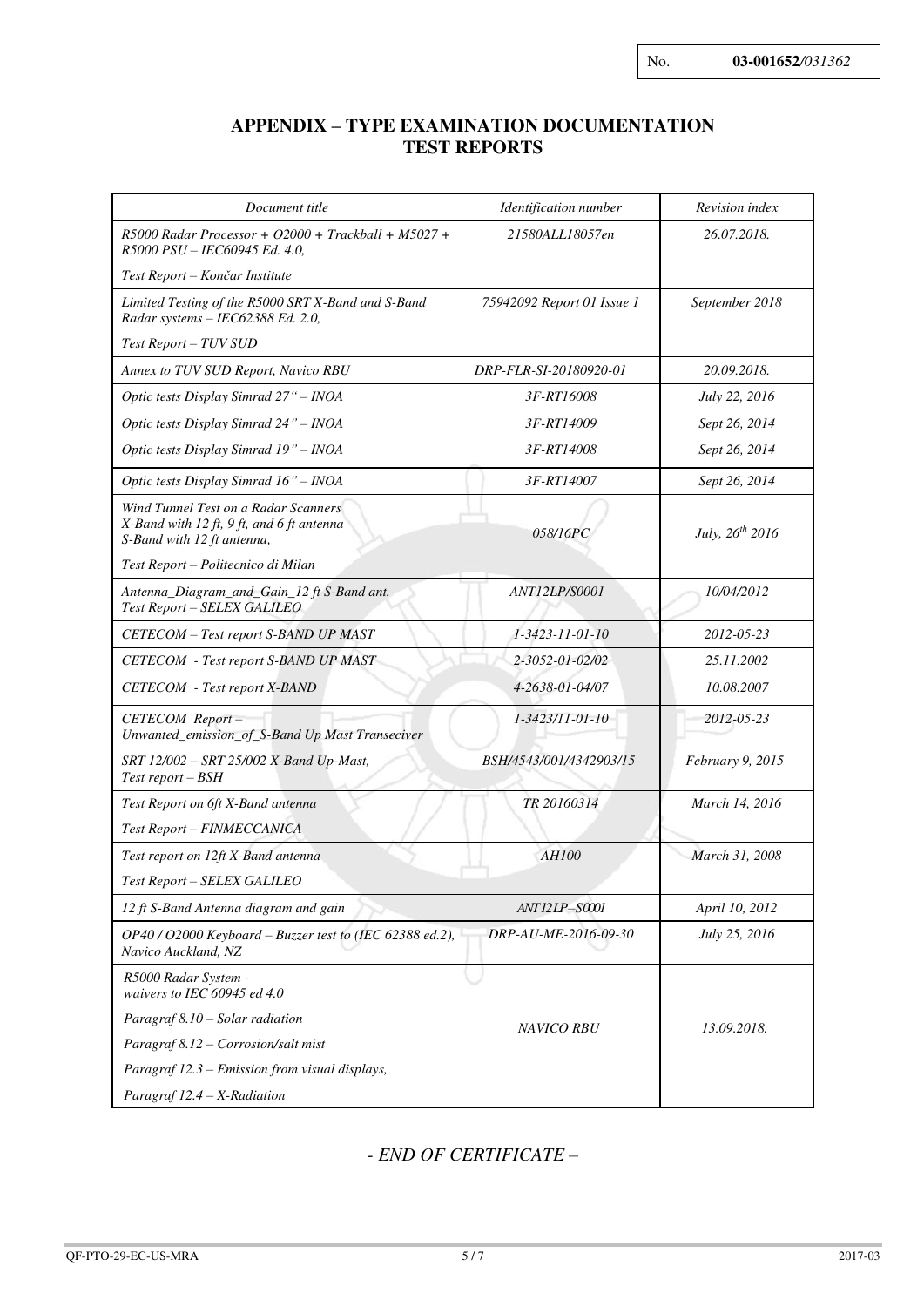## **ANNEX 1 TO EC TYPE EXAMINATION (MODULE B) CERTIFICATE No.: 03-001652/***031362*

## **R5000 RADAR SYSTEM COMPONENTS**

| $N_{0}$ | <b>Designation</b>                         | <b>Unit Description</b>                                                                                                                                                                    | <b>Type Number</b>                                               |  |  |  |  |
|---------|--------------------------------------------|--------------------------------------------------------------------------------------------------------------------------------------------------------------------------------------------|------------------------------------------------------------------|--|--|--|--|
| 1.1     | X-Band Antenna                             | 6 ft. X-BAND ANTENNA<br>a)<br>9 ft. X-BAND ANTENNA<br>b)<br>12 ft. X-BAND ANTENNA<br>c)                                                                                                    | 000-10324-001<br>000-10325-001<br>000-10875-001                  |  |  |  |  |
| 2.1     | X-Band Transceiver (up-mast)               | 12kW SRT X-BAND LAN TRANSCEIVER<br>a)<br>12kW SRT X-BAND LAN TRANSCEIVER FOR 12FT<br>b)<br>25kW SRT X-BAND LAN TRANSCEIVER<br>c)<br>25kW SRT X-BAND LAN TRANSCEIVER FOR 12ft.<br>d)<br>ANT | 000-14939-001<br>000-13218-001<br>000-13219-001<br>000-13221-001 |  |  |  |  |
| 2.2     | X-Band Transceiver (up-mast)<br><b>HSC</b> | 12kW SRT X-BAND LAN TRANSCEIVER HSC<br>a)<br>25kW SRT X-BAND LAN TRANSCEIVER HSC<br>b)                                                                                                     | 000-13217-001<br>000-13220-001                                   |  |  |  |  |
| 2.3     | X-Band Transceiver (down-mast)             | X-BAND SRT 25 KW DOWN-MAST W/DOC                                                                                                                                                           | 000-13319-001                                                    |  |  |  |  |
| 3.1     | S-Band Antenna                             | 12 ft. S-BAND ANTENNA                                                                                                                                                                      | 000-11250-001                                                    |  |  |  |  |
| 4.1     | S-Band Transceiver (up-mast)               | 30kW SRT S-BAND LAN TRANSCEIVER                                                                                                                                                            | 000-13222-001                                                    |  |  |  |  |
| 4.2     | S-Band Transceiver (up-mast)<br><b>HSC</b> | 30kW SRT S-BAND LAN TRANSCEIVER HSC                                                                                                                                                        | 000-13223-001                                                    |  |  |  |  |
| 4.3     | S-Band Transceiver (down-mast)             | S-BAND SRT 30 KW DOWN-MAST W/DOC                                                                                                                                                           | 000-13322-001                                                    |  |  |  |  |
| 5.1     | X-Band Antenna Pedestal                    | a) X-BAND SRT ANT PEDESTAL (6&9 ft.) W/DOC<br>X-BAND SRT ANT PEDESTAL (12 ft.) W/DOC<br>b)                                                                                                 | 000-13316-001<br>000-13318-001                                   |  |  |  |  |
| 5.2     | X-Band Antenna Pedestal HSC                | X-BAND SRT ANTENNA PEDESTAL (6&9 ft.) HSC                                                                                                                                                  | 000-13317-001                                                    |  |  |  |  |
| 6.1     | S-Band Antenna Pedestal                    | S-BAND SRT ANTENNA PEDESTAL W/DOC                                                                                                                                                          | 000-13320-001                                                    |  |  |  |  |
| 6.2     | S-Band Antenna Pedestal HSC                | S-BAND SRT ANTENNA PEDESTAL HSC W/DOC                                                                                                                                                      | 000-13321-001                                                    |  |  |  |  |
| 7.1     | Display Unit 180 mm PPI                    | <b>SIMRAD M5016 MONITOR</b><br>a)<br><b>SIMRAD M5019 MONITOR</b><br>b)                                                                                                                     | 000-12209-001<br>000-12210-001                                   |  |  |  |  |
| 8.1     | Display Unit 250 mm PPI                    | <b>SIMRAD M5024 MONITOR</b>                                                                                                                                                                | 000-11781-001                                                    |  |  |  |  |
| 9.1     | Display Unit 320 mm PPI                    | <b>SIMRAD M5027 MONITOR</b>                                                                                                                                                                | 000-12726-001                                                    |  |  |  |  |
| 10.1    | Control Unit                               | <b>O2000 RADAR CONTROLLER</b><br>a)<br>O5000 TRACKBALL<br>b)                                                                                                                               | 000-13958-001<br>000-14278-001                                   |  |  |  |  |
| 11.1    | Processor Unit                             | <b>R5000 RADAR PROCESSOR</b>                                                                                                                                                               | 000-13216-001                                                    |  |  |  |  |
| 12.1    | Power Unit                                 | R5000 220VAC/48VDC POWER SUPPLY                                                                                                                                                            | 000-13225-001                                                    |  |  |  |  |
| 12.2    | Power Supply Kit                           | O2000 ACCESSORY PACK                                                                                                                                                                       | 000-14606-001                                                    |  |  |  |  |